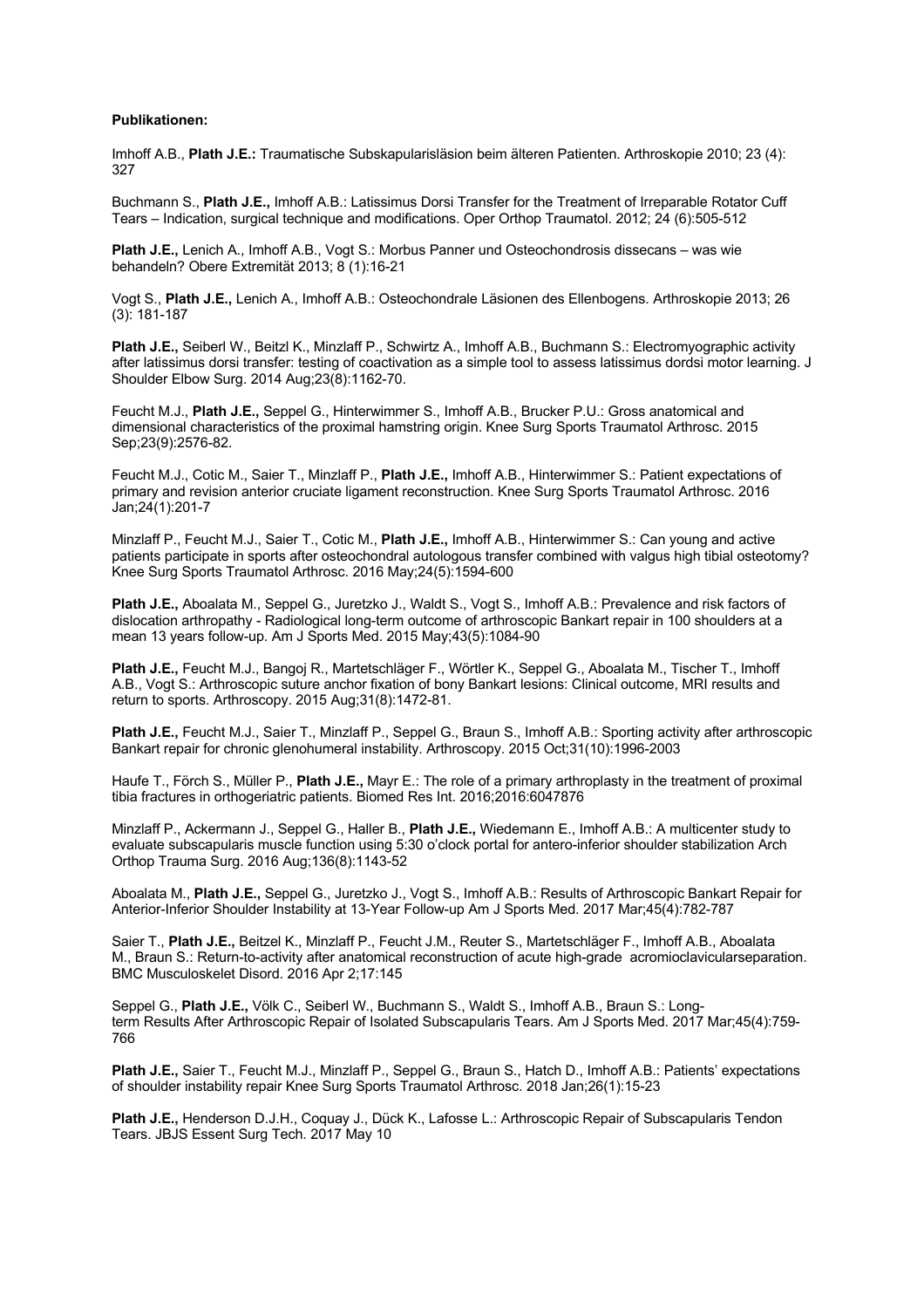Förch S., Kretschmer R., Haufe T., **Plath J.E.,** Mayr E.: Orthogeriatric Combined Management of Elderly Patients With Proximal Femoral Fracture: Results of a 1-Year Follow-Up Geriatr Orthop Surg Rehabil. 2017 Jun;8(2):109- 114.

Saier T., **Plath J.E.,** Waibel S., Minzlaff P., Feucht M.J., Herschbach P., Imhoff A.B., Braun S.: How Satisfied Are Patients with Arthroscopic Bankart Repair? A 2-Year Follow-up on Quality-of-Life Outcome Arthroscopy. 2017 Oct;33(10):1777-1785

Minzlaff P., Heidt T., Feucht M.J., **Plath J.E.,** Hinterwimmer S., Imhoff A.B., Saier T.: Patient satisfaction with health is substantially improved following ACL reconstruction. 2017 Knee Surg Sports Traumatol Arthrosc. 2018 Feb;26(2):582-588

**Plath J.E.,** Henderson DJH, Coquay J, Dück K, Haeni D, Lafosse L.: Does the Arthroscopic Latarjet Procedure Effectively Correct "Off-Track" Hill-Sachs Lesions? Am J Sports Med. 2018 Jan;46(1):72-78

**Plath J.E.,** Förch S., Haufe T., Mayr E.: Ellenbogenfraktur im Alter - Erhalt oder Ersatz Z Orthop Unfall 2018 Feb;156(1):30-40

Seppel G., Saier T., Martetschlaeger F., **Plath J.E.,** Guevara-Alvarez A., Henschel J., Winkler M., Augat P., Imhoff A.B., Buchmann S.: Single versus double row suture anchor fixation for greater tuberosity fractures - A biomechanical study BMC Muscuskelet Disorders 2017 Dec 1;18(1):506

Haeni D., Sanchez M., **Plath J.E.,** Lilling V., Henderson DJH, Munji J., Petkin K., Lafosse L.: Arthroscopic double bone block augmentation is a salvage procedure for anterior and posterior shoulder instability secondary to glenoid bone loss. Knee Surg Sports Traumatol Arthrosc. 2018 [Epub ahead of print]

Nuber S., P**lath J.E.**, Förch S., Mayr E.: Distale Humerusfrakturen beim Kind. OP-JOURNAL 2018; 34(03): 279- 288

Nuber S., Ovalle D., Förch S., **Plath J.E.,** Nuber M., Mayr E.: Die Dreipunktabstützung mittels Fixateur interne zur minimalinvasiven Stabilisierung des vorderen Beckenrings: Operative Technik und erste klinische Ergebnisse. Unfallchirurg. 2019 Jan 7.

**Plath J.E.,** Kerschbaum C., Seebauer T., Holz R., Henderson D.J.H., Förch S., Mayr E.: Locking nail versus locking plate for proximal humeral fracture fixation in an elderly population: a prospective randomised controlled trial. BMC Musculoskelet Disord. 2019 Jan 10;20(1):20

Haeni D., Lafosse T., Haggerty C., **Plath J.E.,** Kida Y., Sanchez-Brass M., Wolf F., Calvo E., Müller M.A., Barbero A., Lafosse L.: Tissue on the transferred coracoid graft after Latarjet procedure: Histological and morphological findings. Am J Sports Med. 2019 Mar;47(3):704-712

Burkhart K.J., Ellwein A., Weber J., Hackl M., Greiner S., Sadler N., Lehmann L., Kircher J., Gauck C., Neumann J., **Plath J**., Reuther F., Schoch C., Stangl R., Studier-Fischer S., Gohlke F., Pfau D.B., Lill H., Wegmann K., Müller L.P.: The elbow arthroplasty registry of the DVSE—preliminary data. Obere Extremität 2019 Sept; 14(3): 193-196

Böhm E., **Plath J**.: Kommentar: Vergleich der Wirksamkeit des supraskapulären Nervenblocks mit der subakromialen Injektion: eine randomisiert kontrollierte Studie an Patienten mit Rotatorenmanschettenrupturen. Obere Extremität 2020; 15: 146–149

Henderson D, Christensen T., Vo A., **Plath J**., Popescu A, Lafosse L.: The V-shaped subscapularis tenotomy for anatomic total shoulder arthroplasty. International Orthopaedics 2020; 45:1-10

Seppel G., Voss A., Henderson D., Waldt S., Haller B., Forkel P., Reuter S., Holzapfel B., **Plath J.**, Imhoff AB.: Atrophy patterns in isolated subscapularis lesions. BMC Musculoskelet Disord. 2021 Apr 22;22(1)

## **Buchbeiträge:**

**Plath J.E.**, Wilken F., Lenich A., Vogt S.: Ellenbogen: "Lagerung, Arthroskopieportale, arthroskopische Diagnostik" in Imhoff A.B., Feucht M. (Hrsg.): Atlas sportorthopädisch-sporttraumatologische Operationen, in 2. Auflage, Springer 2017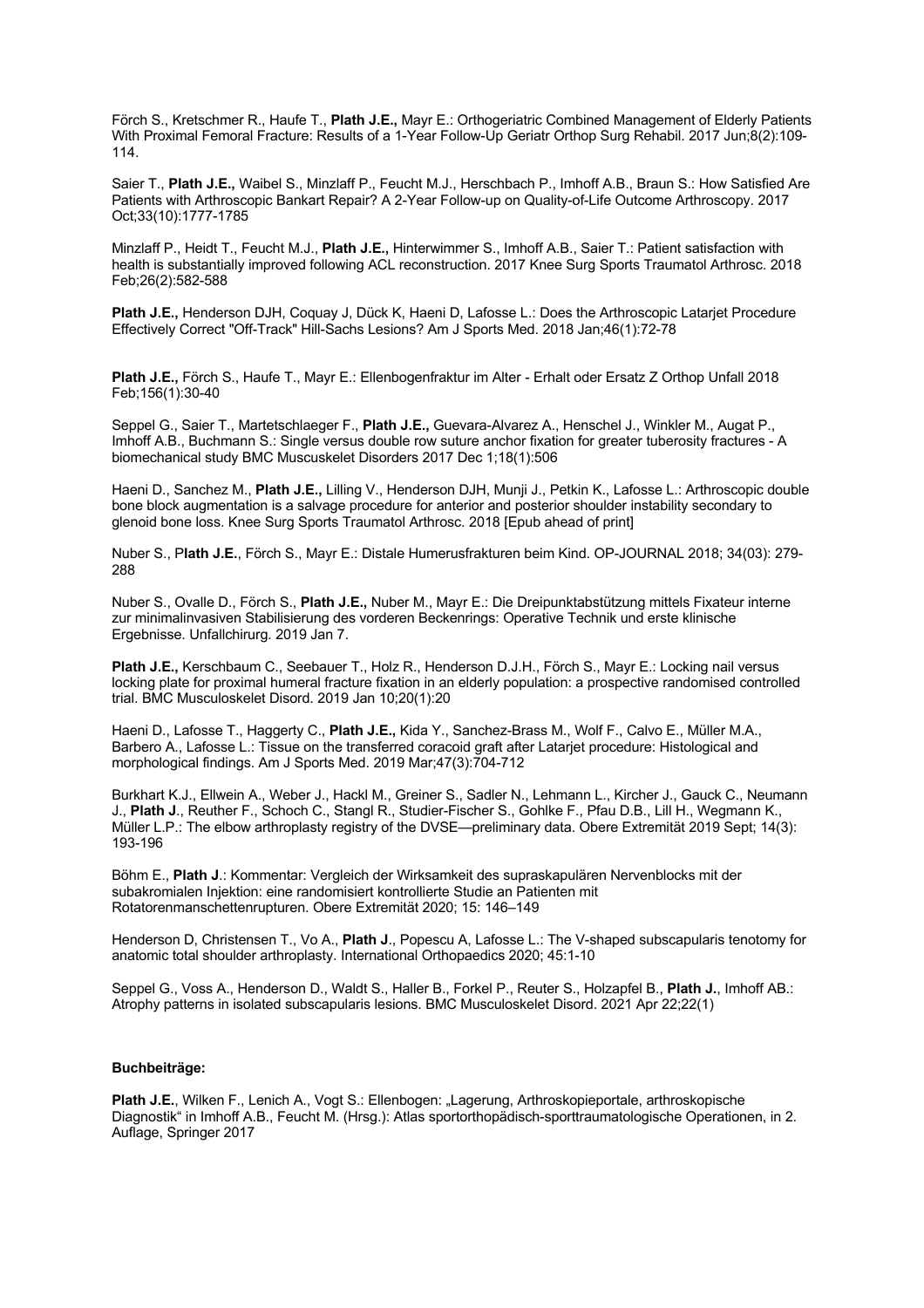Plath J.E., Schmitt A., Lenich A., Vogt S.: Ellenbogen: "Osteochondrale autologe Transplantation" in Imhoff A.B., Feucht M. (Hrsg.): Atlas sportorthopädisch-sporttraumatologische Operationen, in 2. Auflage, Springer Verlag 2017

Reuter S., **Plath J.E.**, Lenich A.: Ellenbogen: "Radiuskopfprothese" in Imhoff A.B., Feucht M. (Hrsg.): Atlas sportorthopädisch-sporttraumatologische Operationen, in 2. Auflage, Springer Verlag 2017

Plath J.E., Reuter S., Lenich A., Vogt S.: Ellenbogen: Sehnen: "Bizepssehnenrekonstruktion" in Imhoff A.B., Feucht M. (Hrsg.): Atlas sportorthopädisch-sporttraumatologische Operationen, in 2. Auflage, Springer Verlag 2017

Reuter S., **Plath J.E.,** Lenich A.: Ellenbogen: Sehnen: "Endoskopisch assistierte intramedulläre Refixation der distalen Bizepssehne mittels Bizepsbutton" in Imhoff A.B., Feucht M. (Hrsg.): Atlas sportorthopädischsporttraumatologische Operationen, in 2. Auflage, Springer Verlag 2017

Plath J.E., Reuter S., Lenich A., Vogt S.: Ellenbogen: Sehnen: "Trizepssehnenrekonstruktion" in Imhoff A.B., Feucht M. (Hrsg.): Atlas sportorthopädisch-sporttraumatologische Operationen, in 2. Auflage, Springer Verlag 2017

Plath J.E., Vogt S.: Ellenbogen: "Epicondylitisoperation nach Hohmann" in Imhoff A.B., Feucht M. (Hrsg.): Atlas sportorthopädisch-sporttraumatologische Operationen, in 1. Auflage, Springer Verlag 2013

Reuter S., **Plath J.E.**, Lenich A.: Ellenbogen: Sehnen: "Operation zur Rekonstruktion der Sehnenansätze am Epicondylus humeri bei chronischer Epicondylopathie" in Imhoff A.B., Feucht M. (Hrsg.): Atlas sportorthopädischsporttraumatologische Operationen, in 2. Auflage, Springer Verlag 2017

Lenich A., Reuter S., **Plath J.E.**: Ellenbogen: Sehnen: "Radiale Stabilisierung" in Imhoff A.B., Feucht M. (Hrsg.): Atlas sportorthopädisch-sporttraumatologische Operationen, in 2. Auflage, Springer Verlag 2017

**J.E. Plath**, L. Lafosse: "The arthroscopic Latarjet" in Imhoff A.B., Ticker J.B., Mazzocca A.D., and Voss A.,: Atlas of Advanced Shoulder Arthroscopy, CRC Press 2018

L. Lafosse, **J.E. Plath**: "Glenoid Bone Loss: Arthroscopic Latarjet" in Arciero A.A., Cordasco F.A., Provencher M.T.: Shoulder and Elbow Injuries in Athletes: Prevention, Treatment and Return to Sport, Elsevier 2018

**J.E. Plath:** "Complications in stiff shoulder release" in Lafosse L., Agneskirchner J., Lafosse T.: Complications in Arthroscopic Shoulder Surgery, Springer Nature 2019

**J.E. Plath:** "Complications in biceps tendon management – Long head of biceps tenotomy and tenodesis" in Lafosse L., Agneskirchner J., Lafosse T.: Complications in Arthroscopic Shoulder Surgery, Springer Nature 2019

# **Vorträge:**

**Plath J.:** Die posteriore Schulterinstabilität - Schulterkurs München 2011

**Plath J.:** Autologe Chondrozytentransplantation: Technik und Rehabilitation - Knorpelkurs München 2012

**Plath J.:** Rotatorenmanschettenrekonstruktion: offen vs. arthroskopisch - Schulterkurs München 2012

**Plath J.:** Zugänge zum Ellenbogengelenk: arthroskopisch und offen - Munich Elbow 2013

**Plath J.:** Latissimus Dorsi-Transfer – was funktioniert denn überhaupt? - 23. medi - sportortho Kongress 2013

**Plath J.:** Swimmer's Shoulder – 2. Winterworkshop Sportmedizin: Triathlon, Teneriffa 2014

**Plath J.:** Knorpeltherapie und Return to Sport – 2. Winterworkshop Sportmedizin: Triathlon, Teneriffa 2014

**Plath J.:** Vordere Kreuzbandrekonstruktion – 2. Winterworkshop Sportmedizin: Triathlon, Teneriffa 2014

**Plath J.:** Arthrose und Sport – 2. Winterworkshop Sportmedizin: Triathlon, Teneriffa 2014

**Plath J.:** Swimmer's Shoulder – 3. Winterworkshop Sportmedizin: Triathlon, Teneriffa 2015

**Plath J.:** Knorpeltherapie und Return to Sport – 3. Winterworkshop Sportmedizin: Triathlon, Teneriffa 2015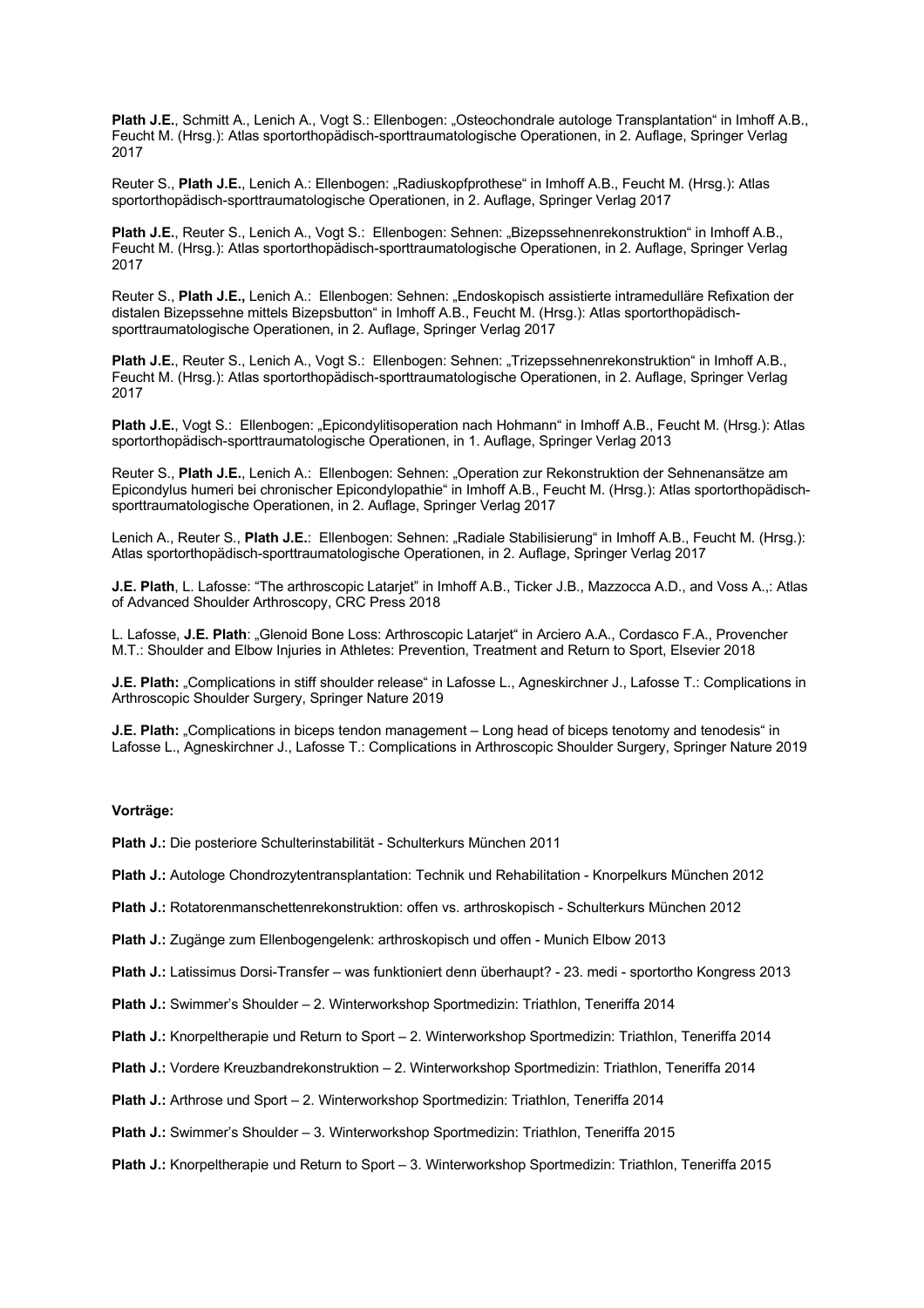**Plath J.:** Vordere Kreuzbandrekonstruktion – 3. Winterworkshop Sportmedizin: Triathlon, Teneriffa 2015

**Plath J.:** Differenzierte Therapie der Schulterinstabilität – 3. Winterworkshop Sportmedizin: Triathlon, Teneriffa 2015

**Plath J.:** Weichteilrekonstruktive Eingriffe im Bereich der Schulter – Klinikum Günzburg, 2015

**Plath J.:** Arthroscopic rotator cuff repai: Principles and State of the Art – STRYKER Course Annecy, Februar 2016

**Plath J.:** Evolution of anterior shoulder instability in recent years – STRYKER Course Annecy, Februar 2016

**Plath J.:** Glenoid Exposure: Delto-pectoral vs. Superior Approach, Step by Step. – MITEK Course Annecy, März 2016

**Plath J.:** Tenodese du Biceps: Y-Tenodese vs. Ancre-Tenodese – MITEK Course Annecy, Mai 2016

**Plath J**.: Evolution of anterior shoulder instability in recent years – STRYKER Course Annecy, Oktober 2016

**Plath J.:** Arthroskopische Techniken zur Weichteilstabilisierung – 34. AGA Kongress München, September 2017

**Plath L.:** Sehnenrisse an der Schulter und ihre Therapie – Ärztliche Vortragsreihe VHS Augsburg, Oktober 2017

**Plath J.:** Glenoidfrakturen und Schulterluxation – Spezielle Unfallchirurgie I, BDC Seminar Augsburg, Januar 2018

**Plath J.:** At the emergency department: Imaging and tips and tricks to reduce – Paris Shoulder Symposium, Februar 2018

Arciero R., Sugaya H., **Plath J.,** Simoni M. – Sports activity: when to return and at what level? After Bankart repair. Mini-Battle – Paris Shoulder Symposium, Februar 2018

**Plath J.:** Clavicula, Scapula und Weichteilverletzungen der Schulter – Allgemein- und Viszeralchirurgie, BDC Seminar Augsburg, Februar 2018

**Plath J.:** Das künstliche Schultergelenk – aktueller Stand, Ärztliche Vortragsreihe VHS Augsburg, April 2018

**Plath J.:** Evolution of the Treatment of Shoulder Instability, Arthrex Lab Course Naples, USA Oktober 2018

**Plath J.:** Pathologien der langen Bizepssehne, 11. Tübinger Arthroskopie Symposium Schulter, Tübingen, März 2019

**Plath J.:** Video-Beitrag Suture-Bridge 11. Tübinger Arthroskopie Symposium Schulter, Tübingen, März 2019

**Plath J.:** Glenoidfrakturen und Schulterluxation – Spezielle Unfallchirurgie I, BDC Seminar Augsburg, Januar 2020

**Plath J.:** Clavicula, Scapula und Weichteilverletzungen der Schulter – Allgemein- und Viszeralchirurgie, BDC Seminar Augsburg, Februar 2020

#### **Vorträge zu wissenschaftlichen Projekten:**

**Plath J.,** Buchmann S., Seiberl W., Beitzel K., Imhoff A.B.: Latissimus dorsi transfer – Ist das motorische Umlernen als Prädiktionsfaktor für das klinische Ergebnis verwertbar? - 29. AGA Kongress, Zürich 2012

Aboalata M., **Plath J.E.,** Vogt S., Imhoff A.B.: Klinische und radiologische Ergebnisse nach arthroskopischer Bankart-Operation bei anteroinferiorer Schulterinstabilität: eine klinische Studie mit einem Langzeit-follow-up von mindestens 10 Jahren – 29. AGA Kongress, Zürich 2012

**Plath J.E.,** Aboalata M., Juretzko J., Waldt S., Imhoff A.B., Vogt S.: Radiological long-term follow-up after arthroscopic bankart repair: Results on prevalence and risk-factors for glenohumeral osteoarthritis at a minimum of 10 years follow-up – 9th Biennial ISAKOS Congress, Toronto, Canada 2013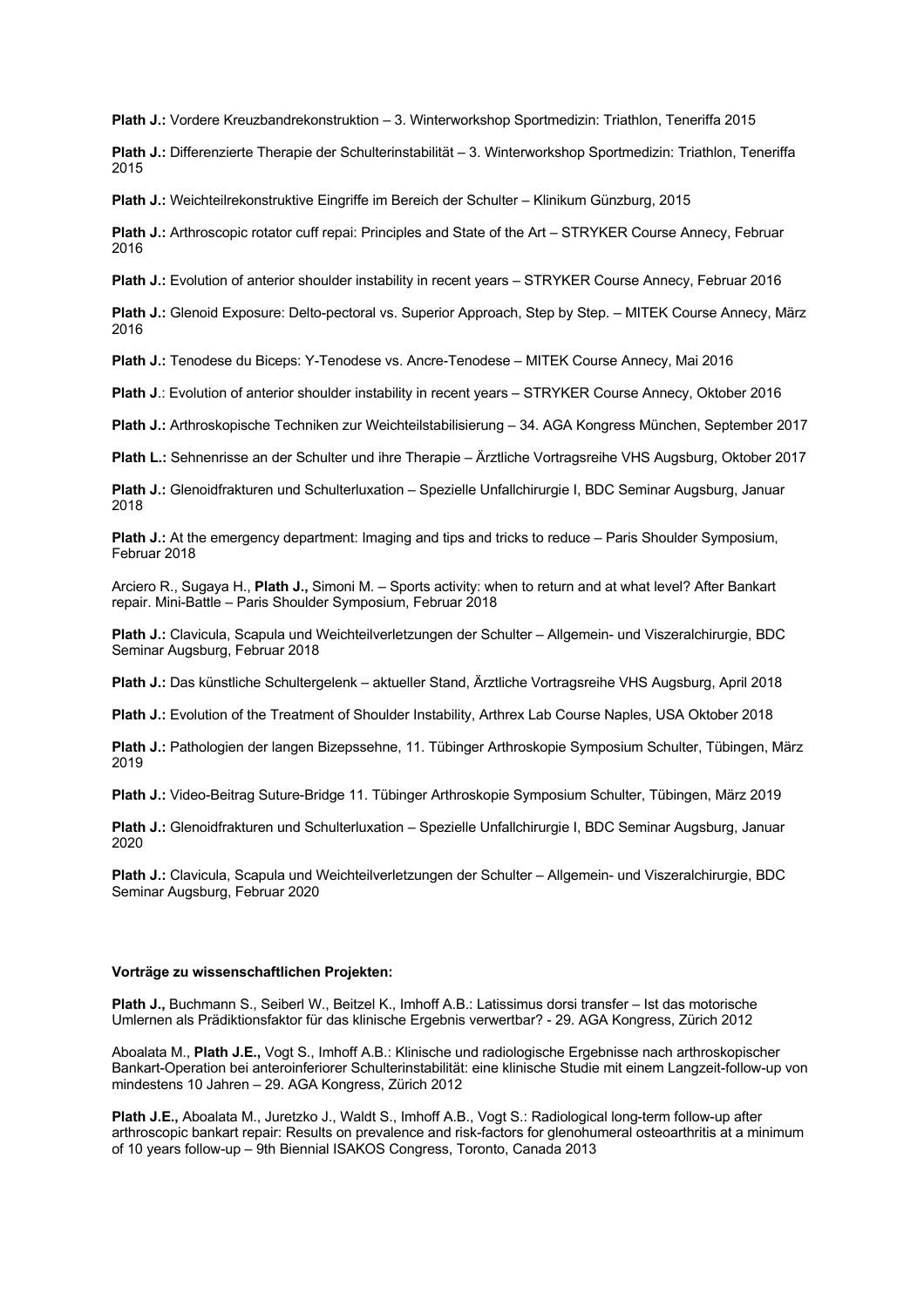Seiberl W., **Plath J.E.,** Buchman S., Beitzel K., Imhoff, A., Schwirtz, A.: EMG Diagnostics of functional retraining of external rotation tasks after Latissimus dorsi transfer – 14th Congress of the International Society of Biomechanics, Natal, Brasil 2013

**Plath J.E.,** Seppel G., Völk C., Buchmann S., Braun S., Imhoff A.B.: Langzeit-Ergebnisse nach arthroskopischer Rekonstruktion isolierter Subscapularissehnen-Rupturen – DVSE Kongress Wiesbaden 2014

Aboalata M., **Plath J.E.,** Seppel G., Vogt S., Imhoff A.B.: Long term results after arthroscopic bankart repair using the 05:30 portal for recurrent anterior shoulder instability: A minimum of ten years follow-up – 16th ESSKA Congress, Amsterdamm, Holland 2014

Saier T., Minzlaff P., **Plath J.E.,** Feucht M., Imhoff A.B., Braun S.: Rückkehr zur Sportfähigkeit nach anatomischer ACG-Rekonstruktion – 31. AGA Kongress, Innsbruck 2014

**Plath J.E.,** Aboalata M., Juretzko J., Seppel G., Vogt S., Imhoff A.B.: Prävalenz und Risikofaktoren der Omarthrose nach arthroskopischer Schulterstabilisierung – 31. AGA Kongress, Innsbruck 2014

Kerschbaum C., Seebauer T., Fink M., Littwin T., Schmid U., **Plath J.E.,** Mayr E.: Die Versorgung der proximalen Humerusfraktur im Alter - PHILOS versus LBN, erste Ergebnisse einer prospektiv randomisierte Studie. – DKOU, Berlin 2014

Aboalata M., **Plath J.E.,** Seppel G., Juretzko J., Vogt S., Imhoff A.B.: Modifiable and Non-Modifiable Factors Affecting the Long-Term Clinical and Radiological Results After Arthroscopic Bankart Repair – 10th Biennial ISAKOS Congress, Lyon, Frankreich, 2015

Lafosse L., Christensen T., Vo A., Walcott M., **Plath J.:** La ténotomie en V du sous-scapulaire pour la prothèse totale d'épaule – SOFCOT, Paris, Frankreich, 2016

Kerschbaum C., Seebauer T., **Plath J.,** Fink M., Littwin T., Schmid U., Mayr E.: Klingennagel (LBN) versus winkelstabile Platte (PHILOS) bei der proximalen Humerusfraktur des älteren Patienten – Ergebnisse einer prospektiv-randomisierten Studie – DKOU, Berlin, 2016

Minzlaff P., Ackermann J., Seppel G., **Plath J.,** Haller B., Wiedemann E., Imhoff A. B.: Eine multizentrische Studie zur Evaluation der M. subscapularis Funktion unter Verwendung des 5:30 Uhr Portals zur anteroinferioren Schulterstabilisation – 33. AGA Kongress, Basel, Schweiz, 2016

Saier T., **Plath J.,** Feucht M., Minzlaff P., Waibel S., Imhoff A.B., Braun S.: How Satisfied Are Patients With Arthroscopic Bankart Repair? – 33. AGA Kongress, Basel, Schweiz, 2016

Saier T., **Plath J.E.,** Waibel E., Feucht M., Minzlaff P., Imhoff A.B., Braun S.: How Satisfied Are Patients with Arthroscopic Bankart Repair? A Two-Year Follow-Up On Quality-Of-Life Outcome – 11th Biennial ISAKOS Congress, Shanghai, China, 2017

**Plath J.,** Henderson D., Coquay J., Dück K., Haeni D., Lafosse L.: Ist der arthroskopische Latarjet ein probates Verfahren in der Behandlung von "off-track" Hill-Sachs Läsionen? – 34. AGA Kongress, München, 2017

**Plath J.,** Henderson D., Coquay J., Dück K., Haeni D., Lafosse L.: Rückkehr zum Sport nach arthroskopischer Latarjet-OP – 34. AGA Kongress, München, 2017

**Plath J.,** Otto A., Förch S., Siebenlist S. , Mayr E., Imhoff A.B., Grosser B., Seebauer T., Wanzl M. , Lenich A.: Diagnostik der radialen Instabilität am Ellenbogen: Arthroskopie vs. Sonographie vs Durchleuchtung – 37. AGA Kongress, Davos 2020 (Abstractband)

## **Posterbeiträge:**

Geyer T., **Plath J.,** Mentzel M.: Isokinetische Evaluation der Schulter im deutschen Wildwasserrennsport-Nationalkader - Jahreskongress der GOTS, München 2007

Seppel G., **Plath J.E.,** Völk C., Buchmann S., Braun S., Imhoff A.B.: Langzeit-Ergebnisse nach arthroskopischer Rekonstruktion isolierter Subscapularissehnen-Rupturen – AGA Kongress, Wiesbaden 2013

Aboalata M., **Plath J.E.,** Juretzko J., Vogt S., Imhoff A.B.: Long Term Clinical Results After Arthroscopic Bankart Repair Using The 05:30 Portal After A Minimum Of Ten Years-Follow Up – 9th Biennial ISAKOS Congress, Toronto, Canada, 2013